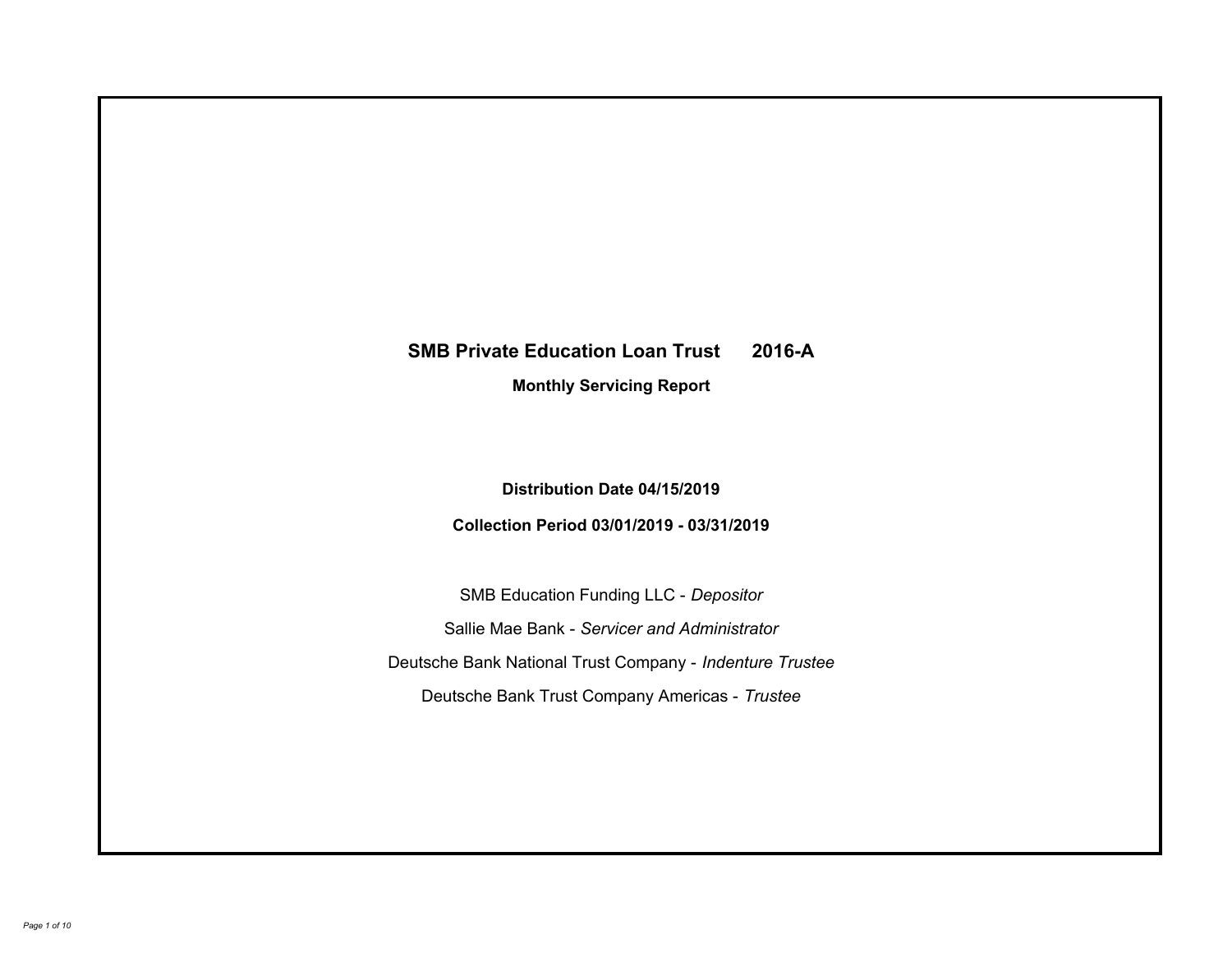| Α           | <b>Student Loan Portfolio Characteristics</b> |                                                 | <b>Settlement Date</b><br>05/26/2016 | 02/28/2019           | 03/31/2019           |
|-------------|-----------------------------------------------|-------------------------------------------------|--------------------------------------|----------------------|----------------------|
|             | Principal Balance                             |                                                 | \$585,861,635.84                     | \$414,423,402.19     | \$407,009,745.55     |
|             | Interest to be Capitalized Balance            |                                                 | 32,367,510.93                        | 22, 133, 119. 15     | 22,048,438.57        |
|             | Pool Balance                                  |                                                 | \$618,229,146.77                     | \$436,556,521.34     | \$429,058,184.12     |
|             | Weighted Average Coupon (WAC)                 |                                                 |                                      |                      |                      |
|             |                                               | WAC1 (Contractual Interest Rate on the Loan)    | 8.26%                                | 9.56%                | 9.53%                |
|             |                                               | WAC2 (Average of Applicable Interest Rate)      | 8.23%                                | 9.47%                | 9.45%                |
|             |                                               | WAC3 (Average of Actual Interest Rate)          | 8.16%                                | 9.39%                | 9.37%                |
|             | Weighted Average Remaining Term               |                                                 | 134.18                               | 125.43               | 125.50               |
|             | Number of Loans                               |                                                 | 53,959                               | 38,575               | 37,863               |
|             | Number of Borrowers                           |                                                 | 52,283                               | 37,180               | 36,493               |
|             | Pool Factor                                   | Since Issued Total Constant Prepayment Rate (1) |                                      | 0.706140310<br>9.40% | 0.694011575<br>9.47% |
|             |                                               |                                                 |                                      |                      |                      |
| B           | <b>Debt Securities</b>                        | <b>Cusip/Isin</b>                               | 03/15/2019                           |                      | 04/15/2019           |
|             | A <sub>2</sub> A                              | 78449FAB7                                       | \$158,291,264.65                     |                      | \$155,040,565.04     |
|             | A <sub>2</sub> B                              | 78449FAC5                                       | \$97,298,300.29                      |                      | \$95,300,163.84      |
|             | B                                             | 78449FAD3                                       | \$50,000,000.00                      |                      | \$50,000,000.00      |
|             |                                               |                                                 |                                      |                      |                      |
| $\mathsf C$ | <b>Certificates</b>                           | <b>Cusip/Isin</b>                               | 03/15/2019                           |                      | 04/15/2019           |
|             | Residual                                      | 78449F101                                       | \$100,000.00                         |                      | \$100,000.00         |
|             |                                               |                                                 |                                      |                      |                      |
| D           | <b>Account Balances</b>                       |                                                 | 03/15/2019                           |                      | 04/15/2019           |
|             | Reserve Account Balance                       |                                                 | \$1,557,854.00                       |                      | \$1,557,854.00       |
|             |                                               |                                                 |                                      |                      |                      |
| Е           | <b>Asset / Liability</b>                      |                                                 | 03/15/2019                           |                      | 04/15/2019           |
|             | Overcollateralization Percentage              |                                                 | 30.00%                               |                      | 30.00%               |
|             | Specified Overcollateralization Amount        |                                                 | \$130,966,956.40                     |                      | \$128,717,455.24     |
|             | Actual Overcollateralization Amount           |                                                 | \$130,966,956.40                     |                      | \$128,717,455.24     |

(1) For additional information, see 'Since Issued CPR Methodology' found on page 11 of this report.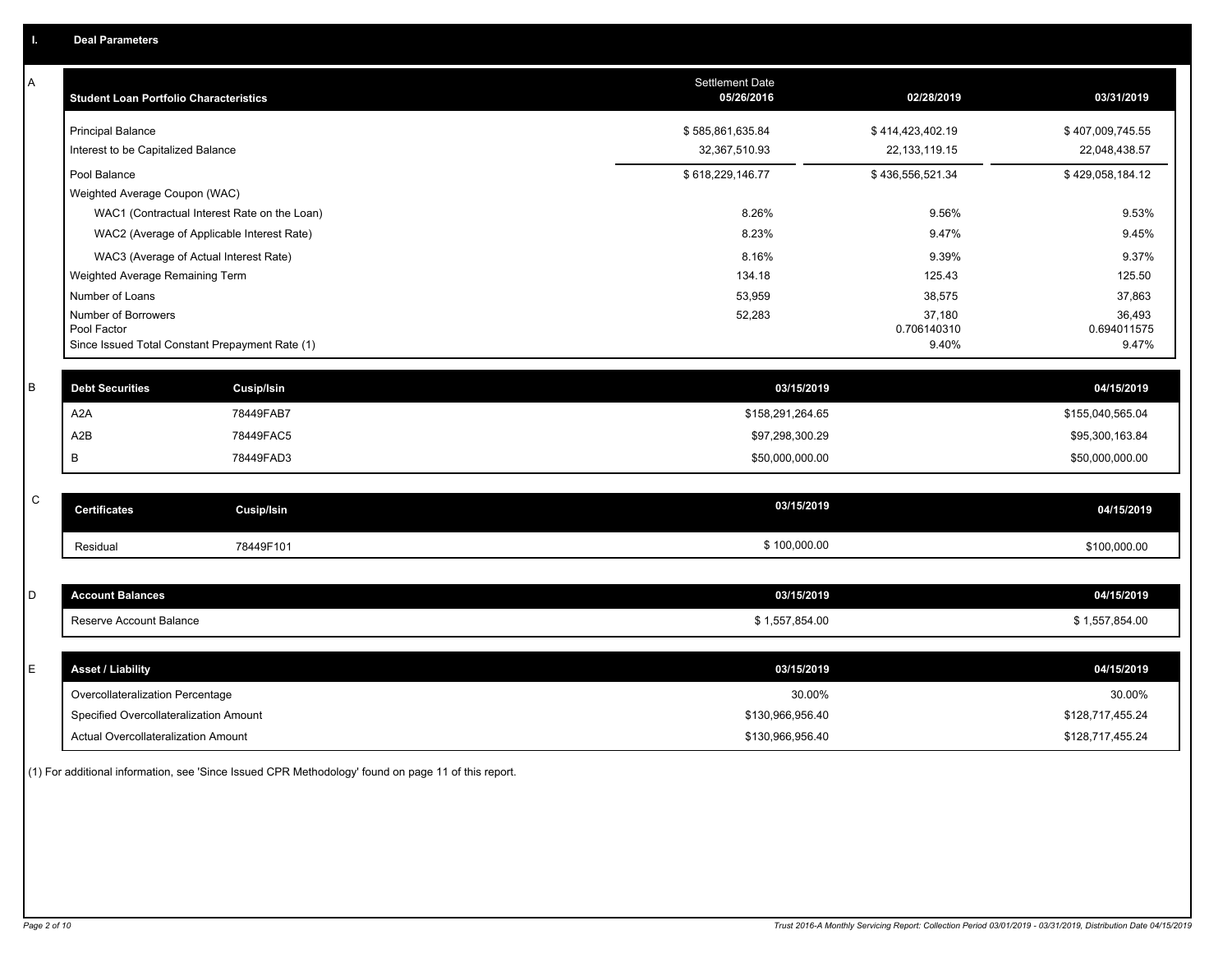# **II. 2016-A Trust Activity 03/01/2019 through 03/31/2019**

| Α | <b>Student Loan Principal Receipts</b>                           |                 |  |
|---|------------------------------------------------------------------|-----------------|--|
|   | <b>Borrower Principal</b>                                        | 7,895,712.67    |  |
|   | <b>Consolidation Activity Principal</b>                          | 0.00            |  |
|   | Seller Principal Reimbursement                                   | 653.27          |  |
|   | Servicer Principal Reimbursement                                 | 0.00            |  |
|   | Delinquent Principal Purchases by Servicer                       | 0.00            |  |
|   | <b>Other Principal Deposits</b>                                  | 23,544.73       |  |
|   | <b>Total Principal Receipts</b>                                  | \$7,919,910.67  |  |
| B | <b>Student Loan Interest Receipts</b>                            |                 |  |
|   | <b>Borrower Interest</b>                                         | 2,197,494.45    |  |
|   | <b>Consolidation Activity Interest</b>                           | 0.00            |  |
|   | Seller Interest Reimbursement                                    | 72.73           |  |
|   | Servicer Interest Reimbursement                                  | 0.00            |  |
|   | Delinquent Interest Purchases by Servicer                        | 0.00            |  |
|   | Other Interest Deposits                                          | 43.85           |  |
|   | <b>Total Interest Receipts</b>                                   | \$2,197,611.03  |  |
| C | <b>Recoveries on Realized Losses</b>                             | \$112,707.41    |  |
| D | <b>Investment Income</b>                                         | \$21,745.16     |  |
| Е | <b>Funds Borrowed from Next Collection Period</b>                | \$0.00          |  |
| F | <b>Funds Repaid from Prior Collection Period</b>                 | \$0.00          |  |
| G | Loan Sale or Purchase Proceeds                                   | \$0.00          |  |
| н | Initial Deposits to Distribution Account                         | \$0.00          |  |
|   | <b>Excess Transferred from Other Accounts</b>                    | \$0.00          |  |
| J | <b>Borrower Benefit Reimbursements</b>                           | \$0.00          |  |
| Κ | <b>Other Deposits</b>                                            | \$0.00          |  |
| Г | <b>Other Fees Collected</b>                                      | \$0.00          |  |
| М | <b>AVAILABLE FUNDS</b>                                           | \$10,251,974.27 |  |
| N | Non-Cash Principal Activity During Collection Period             | \$506,254.03    |  |
| O | Aggregate Purchased Amounts by the Depositor, Servicer or Seller | \$23,588.58     |  |
| P | Aggregate Loan Substitutions                                     | \$0.00          |  |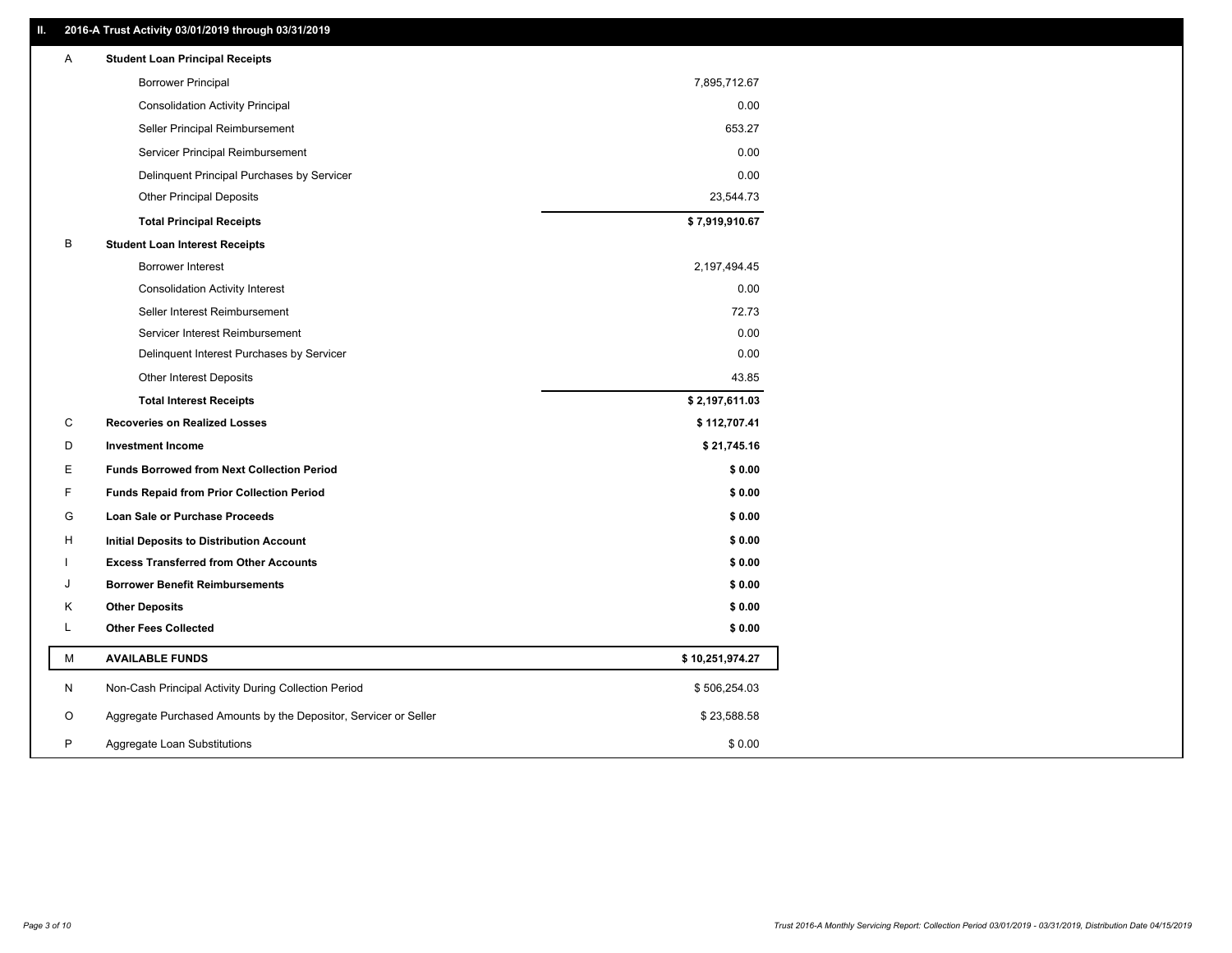|                   |                       |                          |            |                                                                  | <b>Loans by Repayment Status</b> |                            |                          |         |                                                                  |                |                            |
|-------------------|-----------------------|--------------------------|------------|------------------------------------------------------------------|----------------------------------|----------------------------|--------------------------|---------|------------------------------------------------------------------|----------------|----------------------------|
|                   |                       |                          | 03/31/2019 |                                                                  |                                  |                            | 02/28/2019               |         |                                                                  |                |                            |
|                   |                       | <b>Wtd Avg</b><br>Coupon | # Loans    | <b>Principal and</b><br><b>Interest Accrued</b><br>to Capitalize | % of Principal                   | % of Loans in<br>Repay (1) | <b>Wtd Avg</b><br>Coupon | # Loans | <b>Principal and</b><br><b>Interest Accrued</b><br>to Capitalize | % of Principal | % of Loans in<br>Repay (1) |
| INTERIM:          | IN SCHOOL             | 10.65%                   | 2,484      | \$37,830,749.92                                                  | 8.817%                           | $-$ %                      | 10.65%                   | 2,498   | \$37,622,077.70                                                  | 8.618%         | $-$ %                      |
|                   | GRACE                 | 10.42%                   | 664        | \$9,042,069.51                                                   | 2.107%                           | $-$ %                      | 10.38%                   | 775     | \$10,682,934.42                                                  | 2.447%         | $-$ %                      |
|                   | <b>DEFERMENT</b>      | 10.42%                   | 2,031      | \$25,031,856.45                                                  | 5.834%                           | $-$ %                      | 10.44%                   | 2,007   | \$24,668,671.55                                                  | 5.651%         | $-$ %                      |
| <b>REPAYMENT:</b> | <b>CURRENT</b>        | 9.10%                    | 30,591     | \$327,638,327.06                                                 | 76.362%                          | 91.736%                    | 9.14%                    | 31,056  | \$332,534,004.94                                                 | 76.172%        | 91.460%                    |
|                   | 31-60 DAYS DELINQUENT | 9.18%                    | 527        | \$6,764,663.59                                                   | 1.577%                           | 1.894%                     | 9.28%                    | 567     | \$7,456,918.32                                                   | 1.708%         | 2.051%                     |
|                   | 61-90 DAYS DELINQUENT | 9.20%                    | 232        | \$3,222,118.97                                                   | 0.751%                           | 0.902%                     | 9.32%                    | 258     | \$3,513,260.66                                                   | 0.805%         | 0.966%                     |
|                   | > 90 DAYS DELINQUENT  | 10.55%                   | 142        | \$2,063,720.76                                                   | 0.481%                           | 0.578%                     | 10.18%                   | 157     | \$2,419,061.93                                                   | 0.554%         | 0.665%                     |
|                   | <b>FORBEARANCE</b>    | 9.44%                    | 1,192      | \$17,464,677.86                                                  | 4.070%                           | 4.890%                     | 9.44%                    | 1,257   | \$17,659,591.82                                                  | 4.045%         | 4.857%                     |
| <b>TOTAL</b>      |                       |                          | 37,863     | \$429,058,184.12                                                 | 100.00%                          | 100.00%                    |                          | 38,575  | \$436,556,521.34                                                 | 100.00%        | 100.00%                    |

Percentages may not total 100% due to rounding \*

1 Loans classified in "Repayment" include any loan for which interim interest only, \$25 fixed payments or full principal and interest payments are due.

|                         |                                                                                                                                                                                |                          |         |                                                           | <b>Loans by Borrower Status</b> |                                |                          |            |                                                           |                |                                |
|-------------------------|--------------------------------------------------------------------------------------------------------------------------------------------------------------------------------|--------------------------|---------|-----------------------------------------------------------|---------------------------------|--------------------------------|--------------------------|------------|-----------------------------------------------------------|----------------|--------------------------------|
|                         |                                                                                                                                                                                |                          |         | 03/31/2019                                                |                                 |                                |                          | 02/28/2019 |                                                           |                |                                |
|                         |                                                                                                                                                                                | <b>Wtd Avg</b><br>Coupon | # Loans | Principal and<br><b>Interest Accrued</b><br>to Capitalize | % of Principal                  | % of Loans in<br>P&I Repay (2) | <b>Wtd Avg</b><br>Coupon | # Loans    | Principal and<br><b>Interest Accrued</b><br>to Capitalize | % of Principal | % of Loans in<br>P&I Repay (2) |
| INTERIM:                | IN SCHOOL                                                                                                                                                                      | 10.16%                   | 5,225   | \$77,996,665.01                                           | 18.179%                         | $-$ %                          | 10.16%                   | 5,253      | \$77,842,203.81                                           | 17.831%        | $-$ %                          |
|                         | GRACE                                                                                                                                                                          | 10.14%                   | 1,364   | \$18,498,010.39                                           | 4.311%                          | $-$ %                          | 10.11%                   | 1,575      | \$21,345,982.69                                           | 4.890%         | $-$ %                          |
|                         | <b>DEFERMENT</b>                                                                                                                                                               | 9.92%                    | 3,900   | \$47,962,766.21                                           | 11.179%                         | $-$ %                          | 9.93%                    | 3,847      | \$47,376,388.79                                           | 10.852%        | $-$ %                          |
| P&I REPAYMENT:          | <b>CURRENT</b>                                                                                                                                                                 | 8.96%                    | 25,327  | \$255,679,211.13                                          | 59.591%                         | 89.838%                        | 9.00%                    | 25,692     | \$259,340,321.36                                          | 59.406%        | 89.430%                        |
|                         | 31-60 DAYS DELINQUENT                                                                                                                                                          | 9.06%                    | 492     | \$6,287,186.59                                            | 1.465%                          | 2.209%                         | 9.22%                    | 542        | \$7,120,294.59                                            | 1.631%         | 2.455%                         |
|                         | 61-90 DAYS DELINQUENT                                                                                                                                                          | 9.13%                    | 222     | \$3,115,678.61                                            | 0.726%                          | 1.095%                         | 9.31%                    | 254        | \$3,478,980.51                                            | 0.797%         | 1.200%                         |
|                         | > 90 DAYS DELINQUENT                                                                                                                                                           | 10.54%                   | 141     | \$2,053,988.32                                            | 0.479%                          | 0.722%                         | 10.20%                   | 155        | \$2,392,757.77                                            | 0.548%         | 0.825%                         |
|                         | FORBEARANCE                                                                                                                                                                    | 9.44%                    | 1,192   | \$17,464,677.86                                           | 4.070%                          | 6.137%                         | 9.44%                    | 1,257      | \$17,659,591.82                                           | 4.045%         | 6.090%                         |
| <b>TOTAL</b><br>$\star$ | Percentages may not total 100% due to rounding<br>2 Loans classified in "P&I Repayment" includes only those loans for which scheduled principal and interest payments are due. |                          | 37,863  | \$429,058,184.12                                          | 100.00%                         | 100.00%                        |                          | 38,575     | \$436,556,521.34                                          | 100.00%        | 100.00%                        |

WAC reflects WAC3 To conform with company standard reporting these sections now include Princial and Interest Accrued to Capitalize.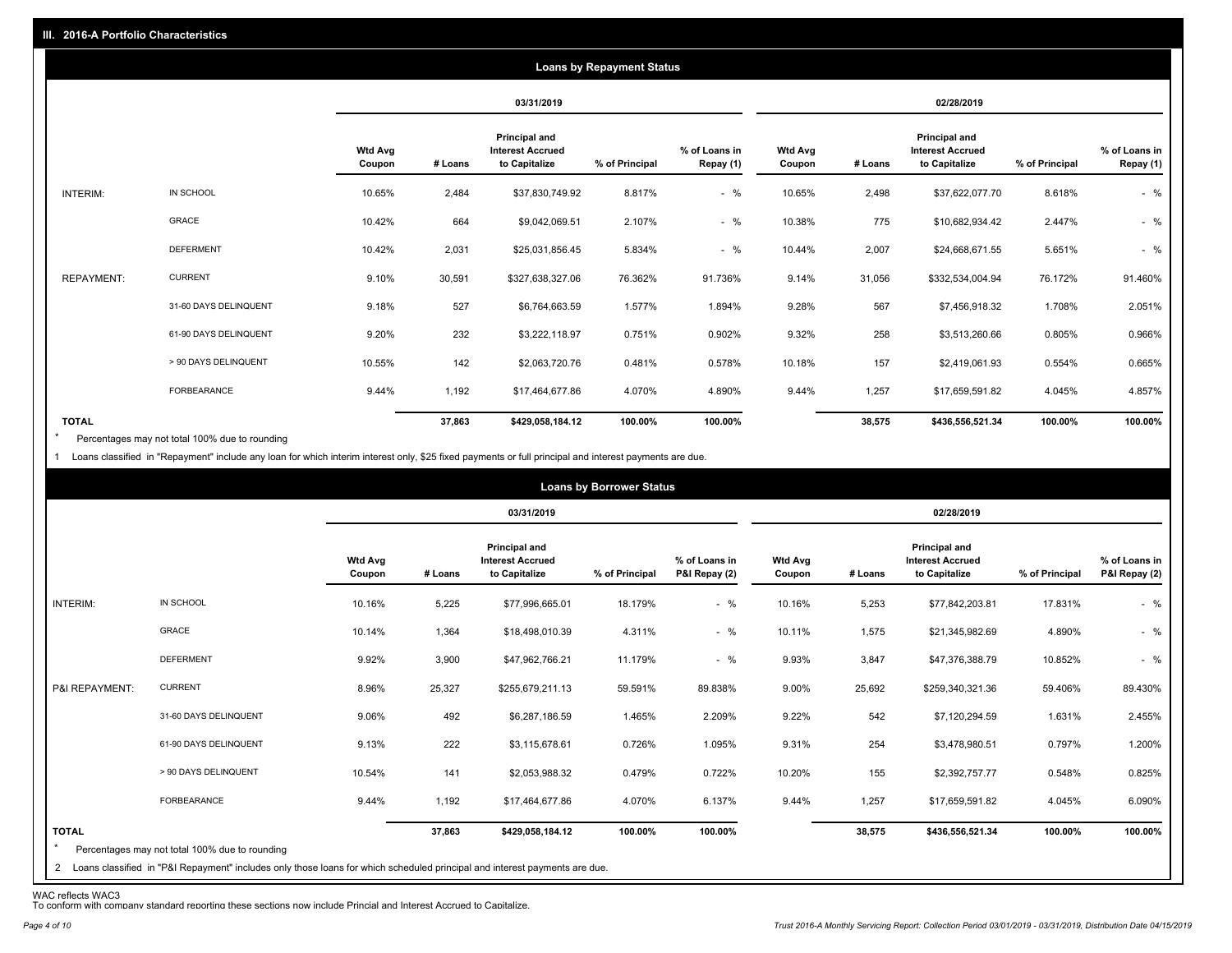|                                                                                                  | 3/31/2019        | 2/28/2019        |
|--------------------------------------------------------------------------------------------------|------------------|------------------|
| Pool Balance                                                                                     | \$429,058,184.12 | \$436,556,521.34 |
| Total # Loans                                                                                    | 37,863           | 38,575           |
| Total # Borrowers                                                                                | 36,493           | 37,180           |
| Weighted Average Coupon                                                                          | 9.45%            | 9.47%            |
| Weighted Average Remaining Term                                                                  | 125.50           | 125.43           |
| Percent of Pool - Cosigned                                                                       | 92.9%            | 92.9%            |
| Percent of Pool - Non Cosigned                                                                   | 7.1%             | 7.1%             |
| Borrower Interest Accrued for Period                                                             | \$3,239,361.96   | \$3,011,777.00   |
| Outstanding Borrower Interest Accrued                                                            | \$24,801,666.18  | \$24,803,877.42  |
| Gross Principal Realized Loss - Periodic *                                                       | \$482,468.22     | \$438,249.93     |
| Gross Principal Realized Loss - Cumulative *                                                     | \$14,778,863.16  | \$14,296,394.94  |
| Recoveries on Realized Losses - Periodic                                                         | \$112,707.41     | \$76,553.39      |
| Recoveries on Realized Losses - Cumulative                                                       | \$2,114,992.17   | \$2,002,284.76   |
| Net Losses - Periodic                                                                            | \$369,760.81     | \$361,696.54     |
| Net Losses - Cumulative                                                                          | \$12,663,870.99  | \$12,294,110.18  |
| Non-Cash Principal Activity - Capitalized Interest                                               | \$990,881.01     | \$1,459,690.98   |
| Since Issued Total Constant Prepayment Rate (CPR) (1)                                            | 9.47%            | 9.40%            |
| <b>Loan Substitutions</b>                                                                        | \$0.00           | \$0.00           |
| <b>Cumulative Loan Substitutions</b>                                                             | \$0.00           | \$0.00           |
| <b>Unpaid Servicing Fees</b>                                                                     | \$0.00           | \$0.00           |
| <b>Unpaid Administration Fees</b>                                                                | \$0.00           | \$0.00           |
| <b>Unpaid Carryover Servicing Fees</b>                                                           | \$0.00           | \$0.00           |
| Note Interest Shortfall                                                                          | \$0.00           | \$0.00           |
| Loans in Modification                                                                            | \$26,731,819.36  | \$25,654,324.00  |
| % of Loans in Modification as a % of Loans in Repayment (P&I)                                    | 10.01%           | 9.42%            |
|                                                                                                  |                  |                  |
| % Annualized Gross Principal Realized Loss - Periodic as a %<br>of Loans in Repayment (P&I) * 12 | 2.17%            | 1.93%            |
| % Gross Principal Realized Loss - Cumulative as a % of<br>Original Pool Balance                  | 2.39%            | 2.31%            |

\* In accordance with the Servicer's current policies and procedures, after September 1, 2017 loans subject to bankruptcy claims generally will not be reported as a charged-off unless and until they are delinquent for 120 d

(1) For additional information, see 'Since Issued CPR Methodology' found on page 11 of this report.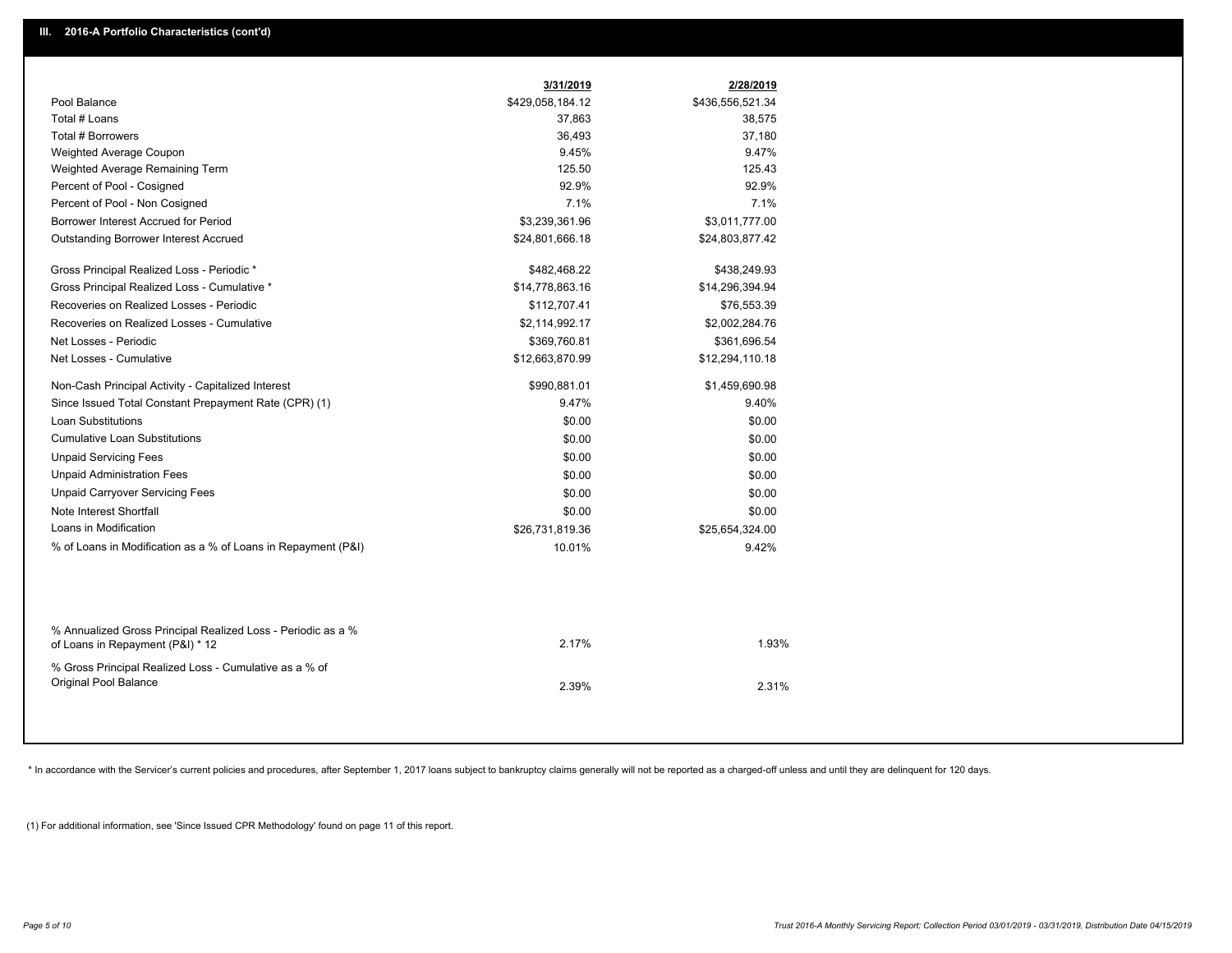#### **Loan Program**  A

|                                    | Weighted<br><b>Average Coupon</b> | # LOANS | <b>\$ AMOUNT</b> | $%$ *     |
|------------------------------------|-----------------------------------|---------|------------------|-----------|
| - Smart Option Interest-Only Loans | 8.51%                             | 8,528   | \$72,509,379.31  | 16.900%   |
| - Smart Option Fixed Pay Loans     | 9.40%                             | 10,234  | \$137,177,676.68 | 31.972%   |
| - Smart Option Deferred Loans      | 9.63%                             | 19.101  | \$219,371,128.13 | 51.129%   |
| - Other Loan Programs              | $0.00\%$                          | 0       | \$0.00           | $0.000\%$ |
| <b>Total</b>                       | 9.37%                             | 37,863  | \$429,058,184.12 | 100.000%  |

\* Percentages may not total 100% due to rounding

B

C

**Index Type**

|                       | Weighted<br><b>Average Coupon</b> | # LOANS | <b>\$ AMOUNT</b> | $%$ *     |
|-----------------------|-----------------------------------|---------|------------------|-----------|
| - Fixed Rate Loans    | 7.67%                             | 7,887   | \$100,131,527.66 | 23.338%   |
| - LIBOR Indexed Loans | 9.88%                             | 29,976  | \$328,926,656.46 | 76.662%   |
| - Other Index Rates   | $0.00\%$                          | 0       | \$0.00           | $0.000\%$ |
| Total                 | 9.37%                             | 37,863  | \$429,058,184.12 | 100.000%  |

\* Percentages may not total 100% due to rounding

# **Weighted Average Recent FICO**

| (2)<br>Wtd Avg Recent FICO Band                                                                                                                                                                                                                          | # LOANS | <b>\$ AMOUNT</b> | $%$ *    |
|----------------------------------------------------------------------------------------------------------------------------------------------------------------------------------------------------------------------------------------------------------|---------|------------------|----------|
| $0 - 639$                                                                                                                                                                                                                                                | 3,229   | \$34,471,489.66  | 8.034%   |
| 640 - 669                                                                                                                                                                                                                                                | 2,325   | \$25,253,418.89  | 5.886%   |
| 670 - 699                                                                                                                                                                                                                                                | 4,050   | \$46,895,368.19  | 10.930%  |
| 700 - 739                                                                                                                                                                                                                                                | 8,180   | \$94,471,194.00  | 22.018%  |
| $740 +$                                                                                                                                                                                                                                                  | 20,074  | \$227,943,653.59 | 53.127%  |
| N/A <sup>(1)</sup>                                                                                                                                                                                                                                       | 5       | \$23,059.79      | 0.005%   |
| <b>Total</b>                                                                                                                                                                                                                                             | 37,863  | \$429,058,184.12 | 100.000% |
| * Percentages may not total 100% due to rounding<br>1 Includes trust private education loans where recent FICO is unavailable or obtaining recent FICO is prohibited by law<br>2 Recent FICO is updated in quarterly intervals; unless prohibited by law |         |                  |          |

WAC reflects WAC3

To conform with company standard reporting these sections now include Princial and Interest Accrued to Capitalize.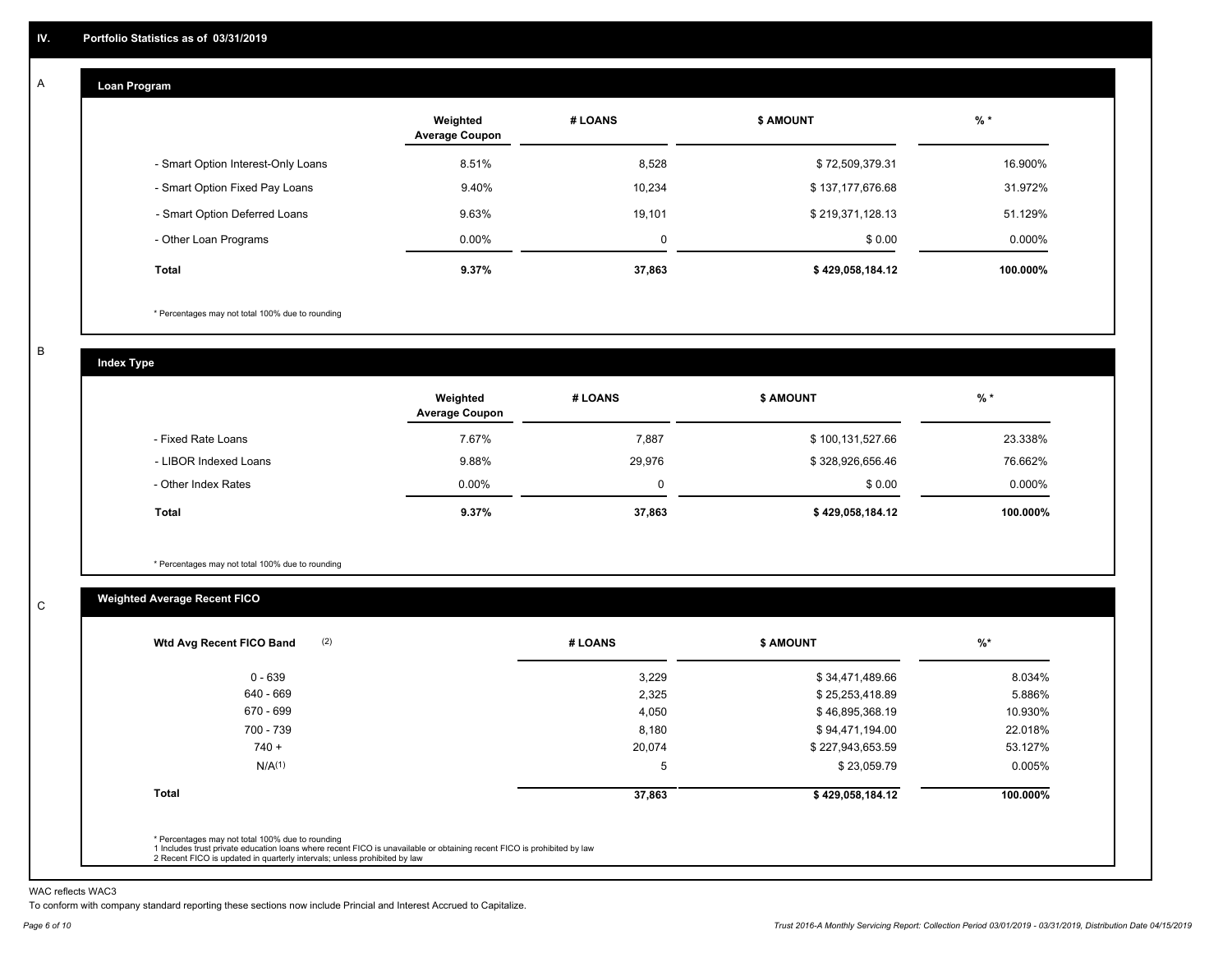| ۷. | 2016-A Reserve Account, Principal Distribution, and R-2 Certificate Calculations     |                  |
|----|--------------------------------------------------------------------------------------|------------------|
| А. | <b>Reserve Account</b>                                                               |                  |
|    | Specified Reserve Account Balance                                                    | \$1,557,854.00   |
|    | Actual Reserve Account Balance                                                       | \$1,557,854.00   |
| В. | <b>Principal Distribution Amount</b>                                                 |                  |
|    | Class A Notes Outstanding<br>i.                                                      | \$255,589,564.94 |
|    | Pool Balance<br>ii.                                                                  | \$429,058,184.12 |
|    | First Priority Principal Distribution Amount (i - ii)<br>iii.                        | \$0.00           |
|    | Class A and B Notes Outstanding<br>iv.                                               | \$305,589,564.94 |
|    | First Priority Principal Distribution Amount<br>v.                                   | \$0.00           |
|    | Pool Balance<br>vi.                                                                  | \$429,058,184.12 |
|    | Specified Overcollateralization Amount<br>vii.                                       | \$128,717,455.24 |
|    | Regular Principal Distribution Amount (if (iv > 0, (iv - v) - (vi - vii))<br>viii.   | \$5,248,836.06   |
|    | Pool Balance<br>ix.                                                                  | \$429,058,184.12 |
|    | 10% of Initial Pool Balance<br>х.                                                    | \$61,822,914.68  |
|    | First Priority Principal Distribution Amount<br>xi.                                  | \$0.00           |
|    | Regular Principal Distribution Amount<br>xii.                                        | \$5,248,836.06   |
|    | Available Funds (after payment of waterfall items A through I)<br>xiii.              | \$3,813,411.41   |
|    | xiv. Additional Principal Distribution Amount (if(vi <= x,min(xiii, vi - xi - xii))) | \$0.00           |
| C. | R-2 Certificate                                                                      |                  |
|    | <b>Previous Notional Balance</b>                                                     | \$37,490,591.00  |
|    | Shortfall of Principal                                                               | \$0.00           |
|    | Shortfall of Interest                                                                | \$0.00           |
|    | <b>Current Notional Balance</b>                                                      | \$37,490,591.00  |
|    | Excess Distribution Allocated (1)                                                    | \$1,075,392.77   |
|    |                                                                                      |                  |
|    |                                                                                      |                  |

1. Until the notional amount of the R-2 Certificate is reduced to zero and if there is excess cash through the distribution available it will be distributed to the R-2 Certificate, otherwise the amount will be zero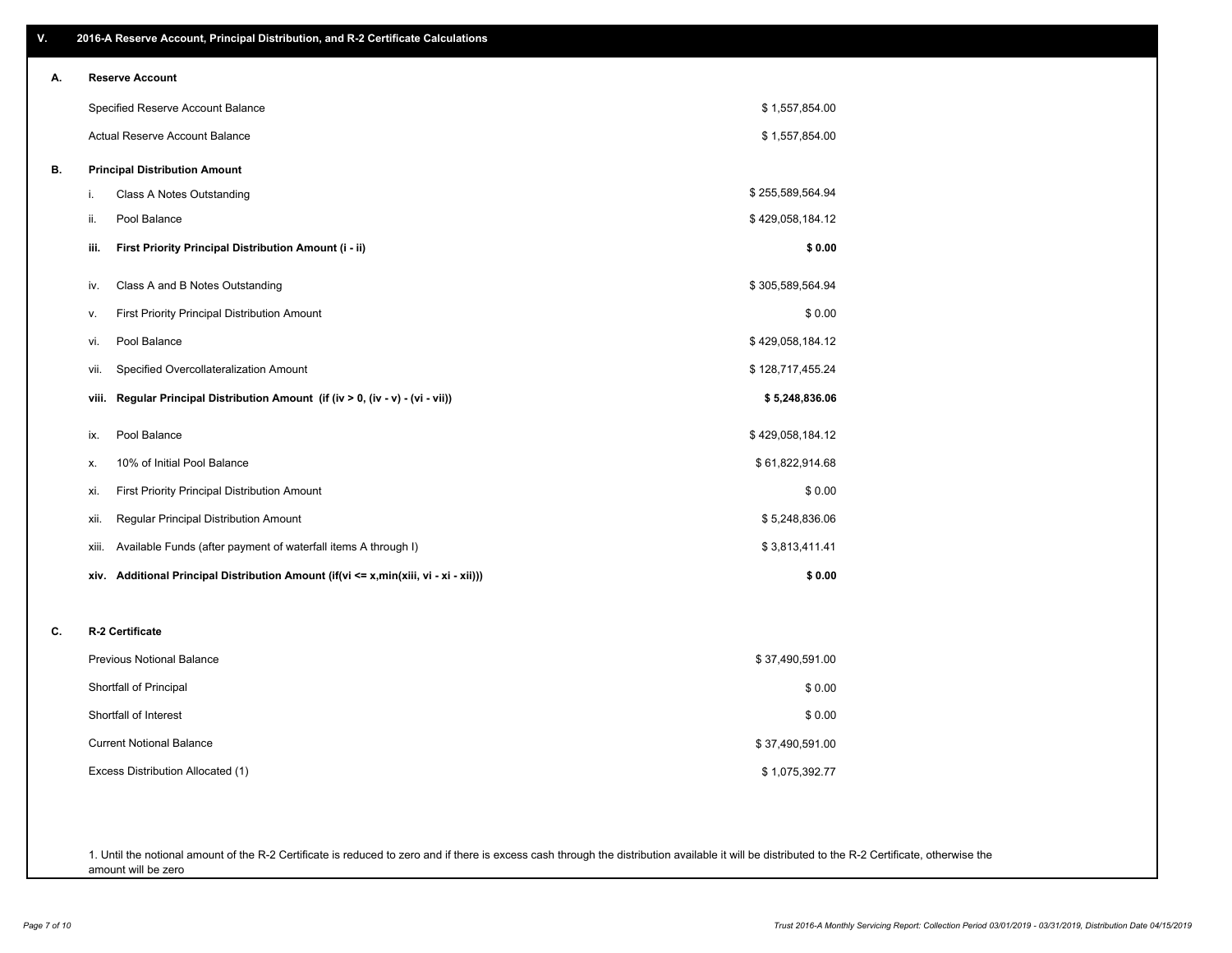|                                                         | Paid           | <b>Funds Balance</b> |
|---------------------------------------------------------|----------------|----------------------|
| <b>Total Available Funds</b>                            |                | \$10,251,974.27      |
| <b>Trustee Fees</b><br>A                                | \$0.00         | \$10,251,974.27      |
| В<br><b>Servicing Fees</b>                              | \$276,883.24   | \$9,975,091.03       |
| C<br>i. Administration Fees                             | \$8,333.00     | \$9,966,758.03       |
| ii. Unreimbursed Administrator Advances plus any Unpaid | \$0.00         | \$9,966,758.03       |
| D<br>Class A Noteholders Interest Distribution Amount   | \$689,932.44   | \$9,276,825.59       |
| E.<br><b>First Priority Principal Payment</b>           | \$0.00         | \$9,276,825.59       |
| F.<br>Class B Noteholders Interest Distribution Amount  | \$214,578.12   | \$9,062,247.47       |
| <b>Reinstatement Reserve Account</b><br>G               | \$0.00         | \$9,062,247.47       |
| H<br><b>Regular Principal Distribution</b>              | \$5,248,836.06 | \$3,813,411.41       |
| -1<br><b>Carryover Servicing Fees</b>                   | \$0.00         | \$3,813,411.41       |
| Additional Principal Distribution Amount<br>J           | \$0.00         | \$3,813,411.41       |
| Unpaid Expenses of Trustee<br>Κ                         | \$0.00         | \$3,813,411.41       |
| Unpaid Expenses of Administrator<br>L                   | \$0.00         | \$3,813,411.41       |
| M<br>i. Remaining Funds to the R-1 Certificateholder(s) | \$2,738,018.64 | \$1,075,392.77       |
| ii. Remaining Funds to the R-2 Certificateholder(s)     | \$1,075,392.77 | \$0.00               |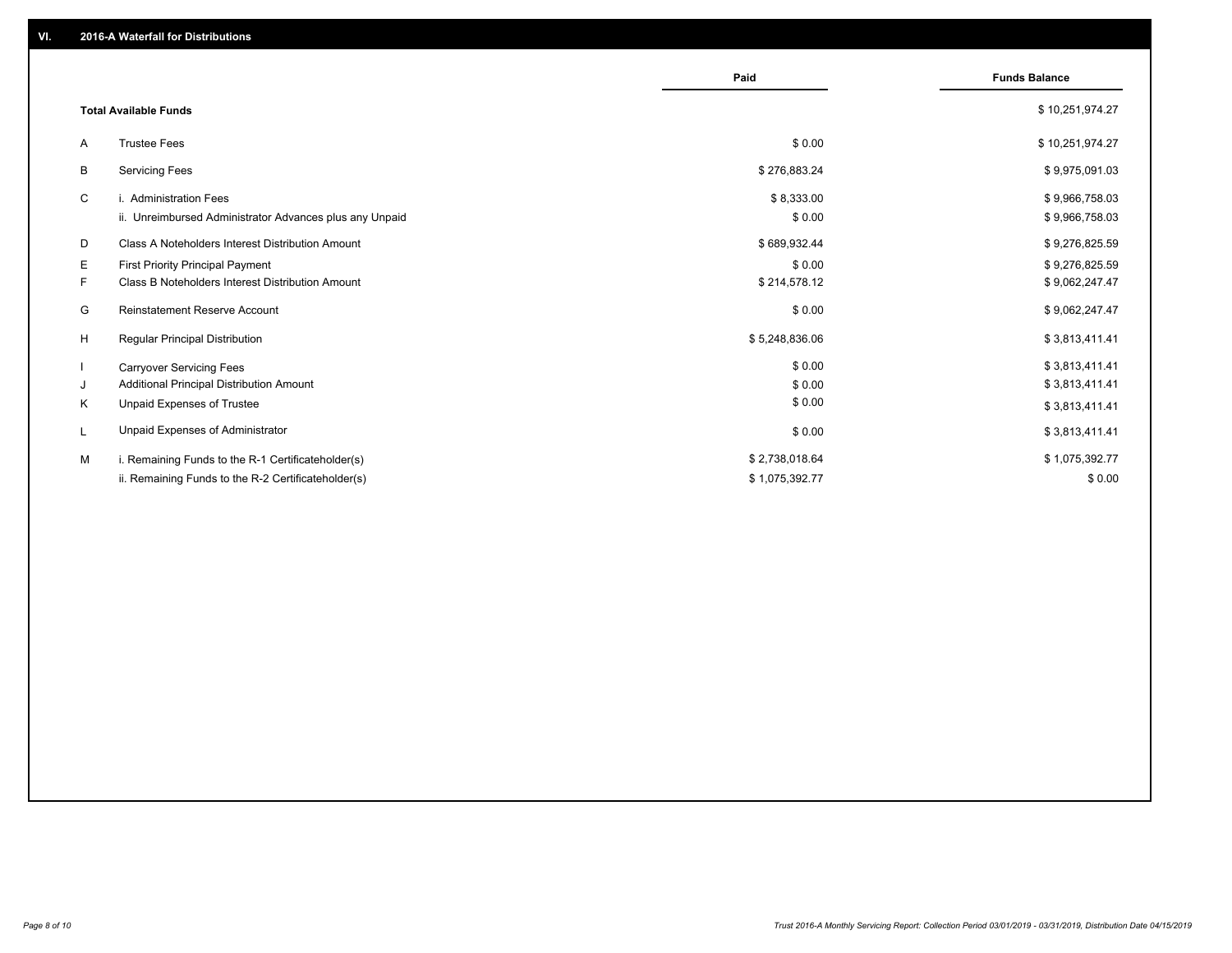| <b>Distribution Amounts</b>                                |                         |                         |                         |
|------------------------------------------------------------|-------------------------|-------------------------|-------------------------|
|                                                            | A <sub>2</sub> A        | A <sub>2</sub> B        | в                       |
| Cusip/Isin                                                 | 78449FAB7               | 78449FAC5               | 78449FAD3               |
| <b>Beginning Balance</b>                                   | \$158,291,264.65        | \$97,298,300.29         | \$50,000,000.00         |
| Index                                                      | <b>FIXED</b>            | <b>LIBOR</b>            | <b>LIBOR</b>            |
| Spread/Fixed Rate                                          | 2.70%                   | 1.50%                   | 2.50%                   |
| Record Date (Days Prior to Distribution)                   | 1 NEW YORK BUSINESS DAY | 1 NEW YORK BUSINESS DAY | 1 NEW YORK BUSINESS DAY |
| <b>Accrual Period Begin</b>                                | 3/15/2019               | 3/15/2019               | 3/15/2019               |
| <b>Accrual Period End</b>                                  | 4/15/2019               | 4/15/2019               | 4/15/2019               |
| Daycount Fraction                                          | 0.08333333              | 0.08611111              | 0.08611111              |
| Interest Rate*                                             | 2.70000%                | 3.98375%                | 4.98375%                |
| <b>Accrued Interest Factor</b>                             | 0.002250000             | 0.003430451             | 0.004291562             |
| <b>Current Interest Due</b>                                | \$356,155.35            | \$333,777.09            | \$214,578.12            |
| Interest Shortfall from Prior Period Plus Accrued Interest | $\mathsf{\$}$ -         | $\mathsf{\$}$ -         | $$ -$                   |
| <b>Total Interest Due</b>                                  | \$356,155.35            | \$333,777.09            | \$214,578.12            |
| <b>Interest Paid</b>                                       | \$356,155.35            | \$333,777.09            | \$214,578.12            |
| <b>Interest Shortfall</b>                                  | $\mathsf{\$}$ -         | $\mathsf{\$}$ -         | $$ -$                   |
| <b>Principal Paid</b>                                      | \$3,250,699.61          | \$1,998,136.45          | $$ -$                   |
| <b>Ending Principal Balance</b>                            | \$155,040,565.04        | \$95,300,163.84         | \$50,000,000.00         |
| Paydown Factor                                             | 0.014911466             | 0.014911466             | 0.000000000             |
| <b>Ending Balance Factor</b>                               | 0.711195252             | 0.711195253             | 1.000000000             |

\* Pay rates for Current Distribution. For the interest rates applicable to the next distribution date, please see https://www.salliemae.com/about/investors/data/SMBabrate.txt.

**VII. 2016-A Distributions**